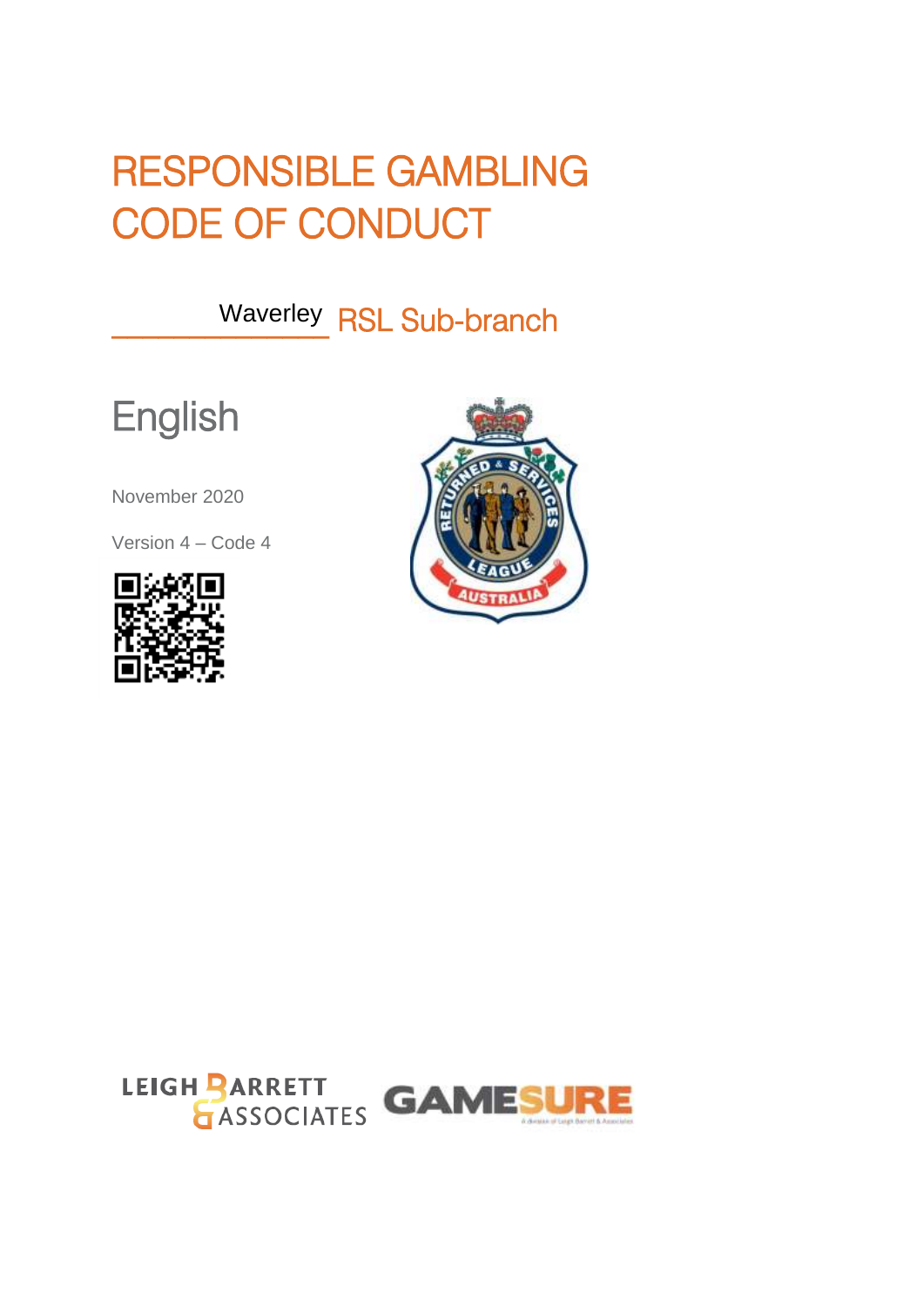### 1. Responsible Gambling Message

A sub-branch has a duty to take all reasonable steps to prevent and minimise harm from the operation of gaming machines in the approved sub-branch, including by monitoring the welfare of gaming machine players, discouraging intensive and prolonged gaming machine play and intervening when a person is displaying behaviour that is consistent with gambling harm.

This sub-branch will provide the highest standards of customer care and responsible service of gambling to all our patrons and will display the following responsible gambling message at the cashier's desk/station and/or entrance to the gaming room so that it is clearly visible wherever the sub-branch provides electronic gaming machine (EGM) products:

This sub-branch is committed to the wellbeing of its patrons, employees and the wider community in which it operates. It strives to deliver all its services in a responsible and sustainable manner providing the means for our patrons to have informed choices and to exercise a rational and sensible informed choice based on their personal and individual circumstances. As part of this commitment, the subbranch has adopted a comprehensive Responsible Gambling Code of Conduct and a Self-Exclusion Program, and will provide the necessary resources, both financial and human, to support the proper operation and fulfilment of the Code at these premises.

Our Code describes how we do this and continue to provide gambling services in a socially rewarding, enjoyable and responsive manner.

A copy of the Code will be made available in written or electronic form to patrons upon request. A sign advising patrons of how to obtain a copy will be displayed at the gaming room entrance and/or the cashier's station in the gaming room.

The Code will also be available on the sub-branch's website (where available) including in various community languages which include Greek, Italian, Chinese, Vietnamese, Arabic, Turkish and Spanish.

 The sub-branch will ensure that the Responsible Gambling Register is made readily available to any authorised person or VCGLR inspector upon request

#### 2. Interaction with customers - Communication with gamblers

- 2.1 This sub-branch will ensure that communications with Patrons does not:
	- (a) Induce a customer to enter or remain in the gaming machine area
	- (b) Induce gaming machine play (with the exception of communication that forms part of a loyalty program), or
	- (c) Reinforce or encourage fallacies or misconceptions about gaming machines, including but not limited to:
		- i. Telling a customer that they can make money playing a gaming machine.
		- ii. Telling a customer that a gaming machine or gaming machine jackpot has or has not paid, or that it is due to pay winnings.
		- iii. Discussing luck or superstitions.

#### Responsible Gambling Code of Conduct

**LEIGH PARRETT ASSOCIATES** 

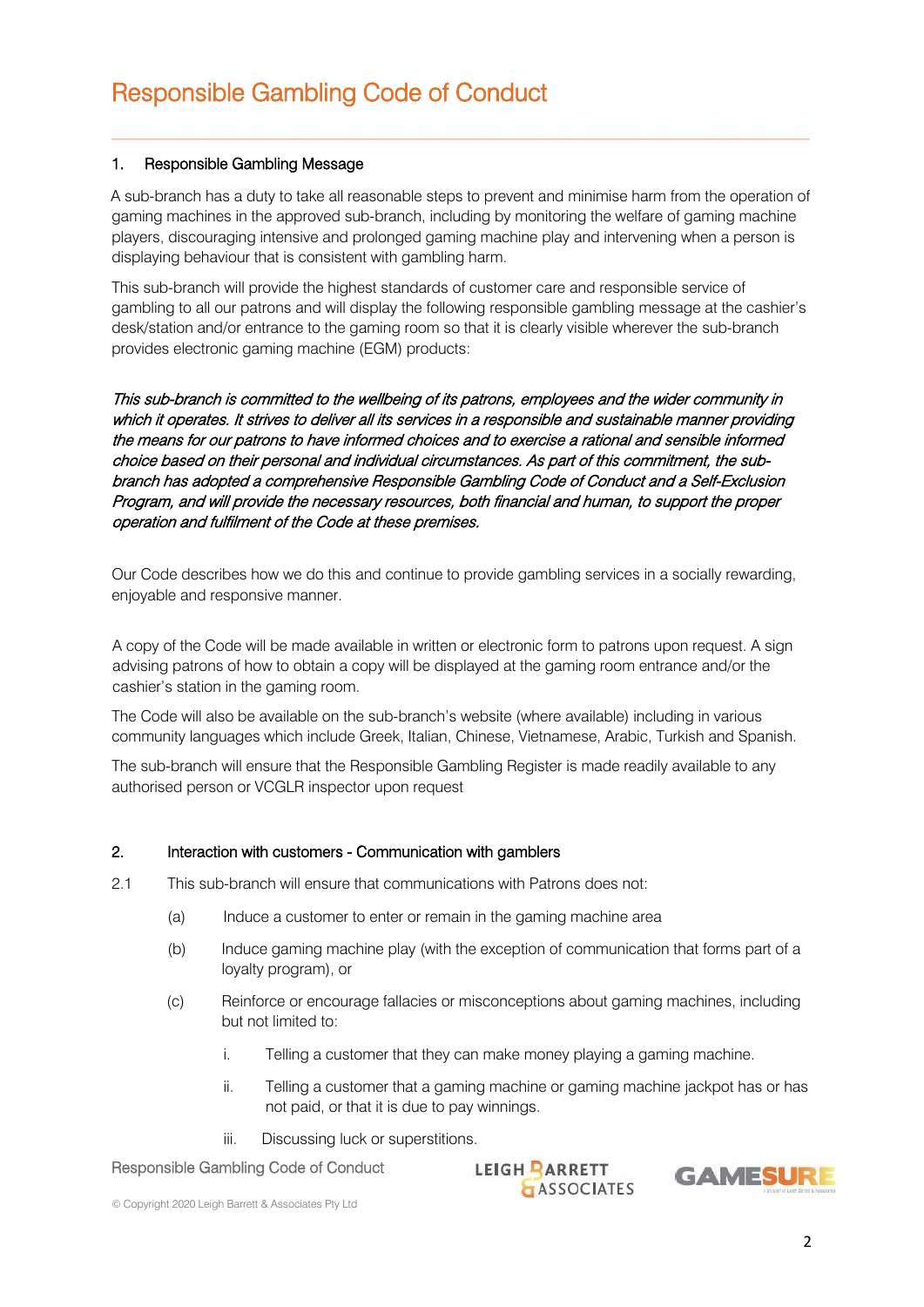- iv. Telling a customer that a 'near miss' means the gaming machine is about to pay winnings.
- v. Suggesting or encouraging the belief that a spin on a gaming machine is not independent of another spin on that gaming machine.
- vi. Suggesting or encouraging the belief that there are strategies that a customer can use to win when playing a gaming machine (for example, increasing or decreasing the amount bet per line or number of lines on which a bet is made), or
- vii. Telling a customer that they deserve to win.
- 2.2 This sub-branch will take reasonable steps to ensure that communications with customer discourage intensive and prolonged gaming machine play.
- 2.3 With the exception of EFTPOS signage, this sub-branch will not induce a customer to:
	- (a) Withdraw money, or withdraw more money, from a cash facility, or
	- (b) Leave this sub-branch to obtain money, or obtain more money, to enable that customer to play, or to continue to play, a gaming machine.
- 2.4 This sub-branch may however direct a customer to a cash facility when requested to do so by the customer.

#### 3. Interaction with customers – Signs of Distress

- 3.1 This sub-branch will take all reasonable steps to ensure the gaming machine area and entrances to the gaming machine area are monitored at all times when gaming machines are available for play.
- 3.2 This sub-branch will take all reasonable steps to ensure that Patrons in the gaming machine area are regularly observed to monitor behaviour that is consistent with gambling harm.
- 3.3 This sub-branch will not encourage or induce a customer to engage in intensive or prolonged gaming machine play.
- 3.4 Staff at this sub-branch will ask a customer to take a break away from the gaming machine area where an interaction has occurred and that interaction has determined that the customer is angry while gaming or has requested assistance as a consequence of their gaming.
- 3.5 Staff at this sub-branch will interact with a customer who has been observed to have been playing gaming machines for a prolonged period without a break and ask that customer to take a break away from the gaming machine area.
- 3.6 Staff at this sub-branch is expected to interact with a customer who:
	- (a) Has been asked to take a break and refuses to take a break away from the gaming machine area
	- (b) Plays multiple gaming machines simultaneously, or
	- (c) Reserves a gaming machine in order to play another gaming machine.

#### Responsible Gambling Code of Conduct

**LEIGH PARRETT ASSOCIATES** 

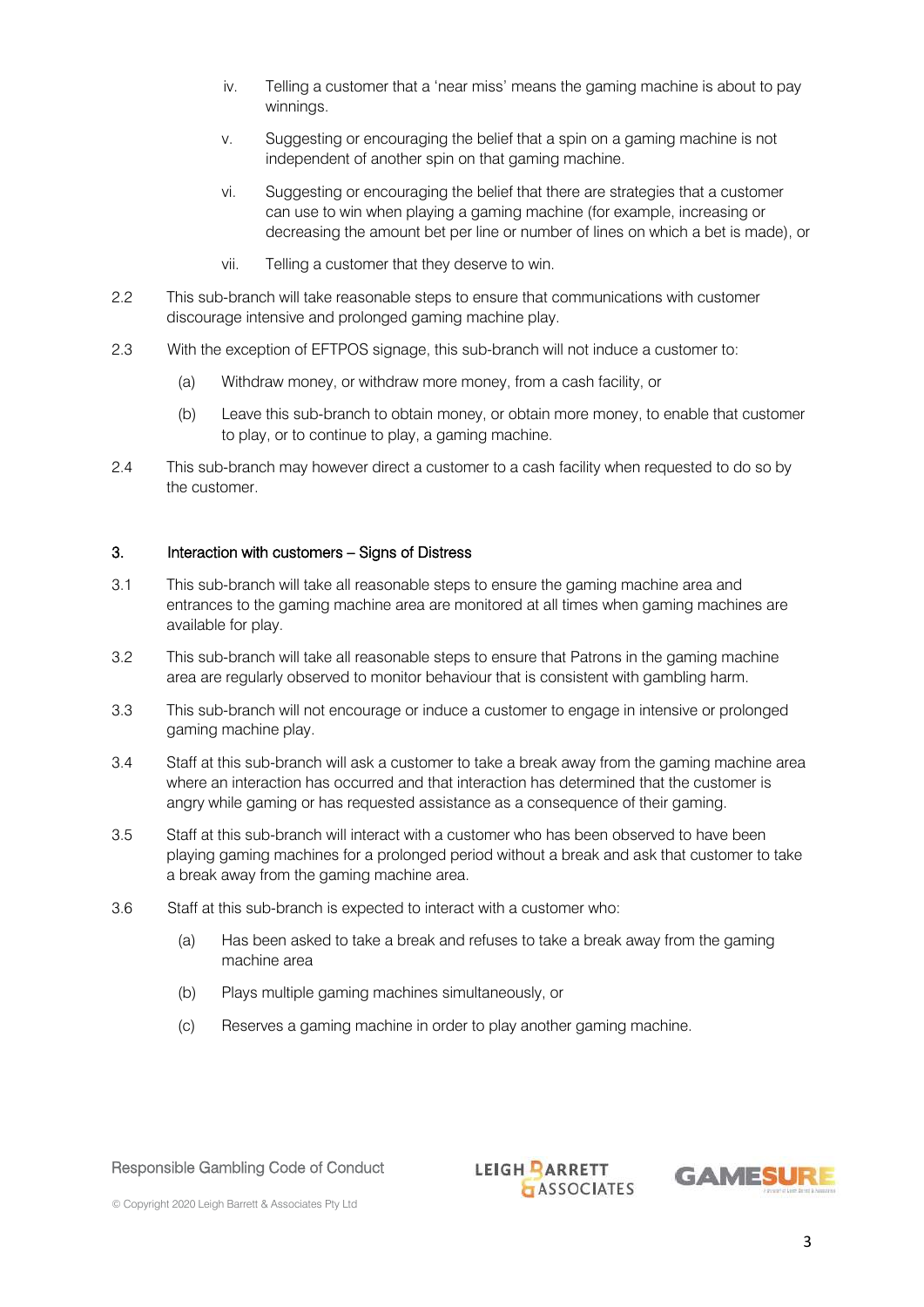# 4. Gaming Venue Staff

- 4.1 Staff at this sub-branch are not permitted to play a gaming machine on a rostered day of work at this sub-branch.
- 4.2 This sub-branch provides information to staff so that they are aware of their increased risk of harm from gambling.

# 5. Interaction with Problem Gambling Support Services

5.1 This sub-branch will ensure that staff who have day-to-day management of the operation of this sub-branch and responsible gambling officers meet with this sub-branch's nominated venue support worker at least once every six months.

## 6. The Gambling Environment

- 6.1 This sub-branch will not encourage a customer to play multiple gaming machines simultaneously.
- 6.2 This sub-branch will take all reasonable steps to discourage a customer from reserving a gaming machine in order to play another gaming machine in the gaming machine area.
- 6.3 During the opening hours of food and beverage facilities outside the gaming machine floor, this sub-branch will ensure that a customer can order and be served food and beverage without having to enter the gaming machine area.
- 6.4 This sub-branch may offer a customer seated at or playing a gaming machine food or beverage provided it is offered as part of an interaction with that customer.

## 7. Responsible Gambling Officer

- 7.1 Responsible Gambling Officers have been appointed at this sub-branch.
- 7.2 A Responsible Gambling Officer will be available in the gaming machine area at all times gaming machines are available for gaming.
- 7.3 This sub-branch will display prominently in the gaming machine area a notice advising that a Responsible Gambling Officer is available for assistance at all times.
- 7.4 This sub-branch's Responsible Gambling Officer will take all reasonable steps to:
	- (a) Monitor the gaming machine area and ensure compliance with the Act, regulations and this code
	- (b) Ensure that staff record responsible gambling incidents and interventions in the responsible gambling register
	- (c) Observe Patrons who display behaviour that is consistent with gambling harm and provide assistance as necessary
	- (d) Provide advice to staff about gambling harm and how to respond to signs of gambling harm, and
	- (e) Respond to customer enquiries and complaints about the supply of gambling in the approved sub-branch.
- 7.5 This sub-branch's Responsible Gambling Officer will complete prescribed responsible service of gambling training, if any.

#### Responsible Gambling Code of Conduct

**LEIGH PARRETT ASSOCIATES** 

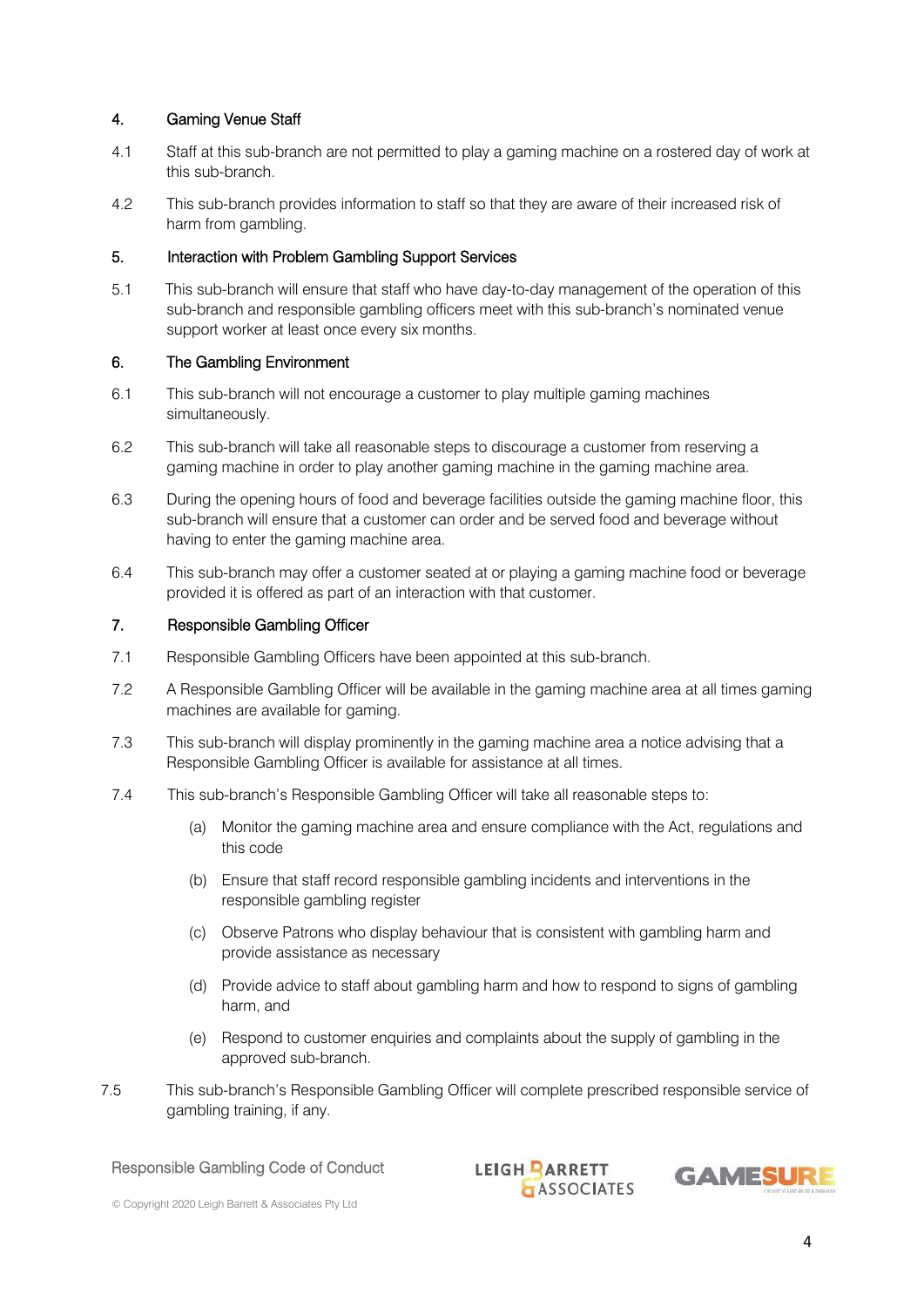## 8. Responsible Gambling Register

- 8.1 This sub-branch maintains a responsible gambling register. The details of all responsible gambling incidents and interventions are recorded in this register, including:
	- (a) Date and time the incident occurred
	- (b) Details of the incident
	- (c) Details of the intervention made in response to the incident
	- (d) Details of the customer's response to the intervention, if known
	- (e) Date and time the entry was recorded in the responsible gambling register, and
	- (f) The name of the individual if this is provided voluntarily by that individual.
- 8.2 This sub-branch retains the information in the responsible gambling register for not less than six months from the day it was recorded in the responsible gambling register.
- 8.3 This sub-branch will provide a copy of the responsible gambling register to the Victorian Commission for Gambling and Liquor Regulation on request.
- 8.4 This sub-branch may provide information in the responsible gambling register to a Sub-branch Support Worker for training and development purposes provided that information does not include the name or identifying characteristics of any customer.

 $\mathcal{L}_\mathcal{L} = \{ \mathcal{L}_\mathcal{L} = \{ \mathcal{L}_\mathcal{L} = \{ \mathcal{L}_\mathcal{L} = \{ \mathcal{L}_\mathcal{L} = \{ \mathcal{L}_\mathcal{L} = \{ \mathcal{L}_\mathcal{L} = \{ \mathcal{L}_\mathcal{L} = \{ \mathcal{L}_\mathcal{L} = \{ \mathcal{L}_\mathcal{L} = \{ \mathcal{L}_\mathcal{L} = \{ \mathcal{L}_\mathcal{L} = \{ \mathcal{L}_\mathcal{L} = \{ \mathcal{L}_\mathcal{L} = \{ \mathcal{L}_\mathcal{$ 

# **Definitions**

- "Code" means this specific Responsible Gambling Code of Conduct
- "Customer" means members and visitors of the sub-branch.
- "EGM" means electronic gaming machine.
- "Management" means the management of this Sub-branch
- "Patrons" means customers, members and visitors of the sub-branch.
- "Responsible Gambling Incident Register" means the register maintained by the sub-branch in which the sub-branch records the information required under the Code.
- "Responsible Gambling Officer" means the person responsible for the administration of the Code at the sub-branch at any time.
- "Sub-branch" means this gaming venue.
- "Venue" means this Sub-branch

#### Preparation of the Code

The Code has been prepared on our behalf by Leigh Barrett & Associates Pty Ltd and has been made readily available for adoption and integration into our gaming business operations. It is a straightforward document and has been written in such a manner as to enable a ready understanding by our patrons and a simple interpretation and explanation by and for our staff. It has been written in plain English and presented in such a way as to be accessible to all our patrons, including those from culturally and linguistically diverse backgrounds.

Responsible Gambling Code of Conduct

**LEIGH PARRETT ASSOCIATES**